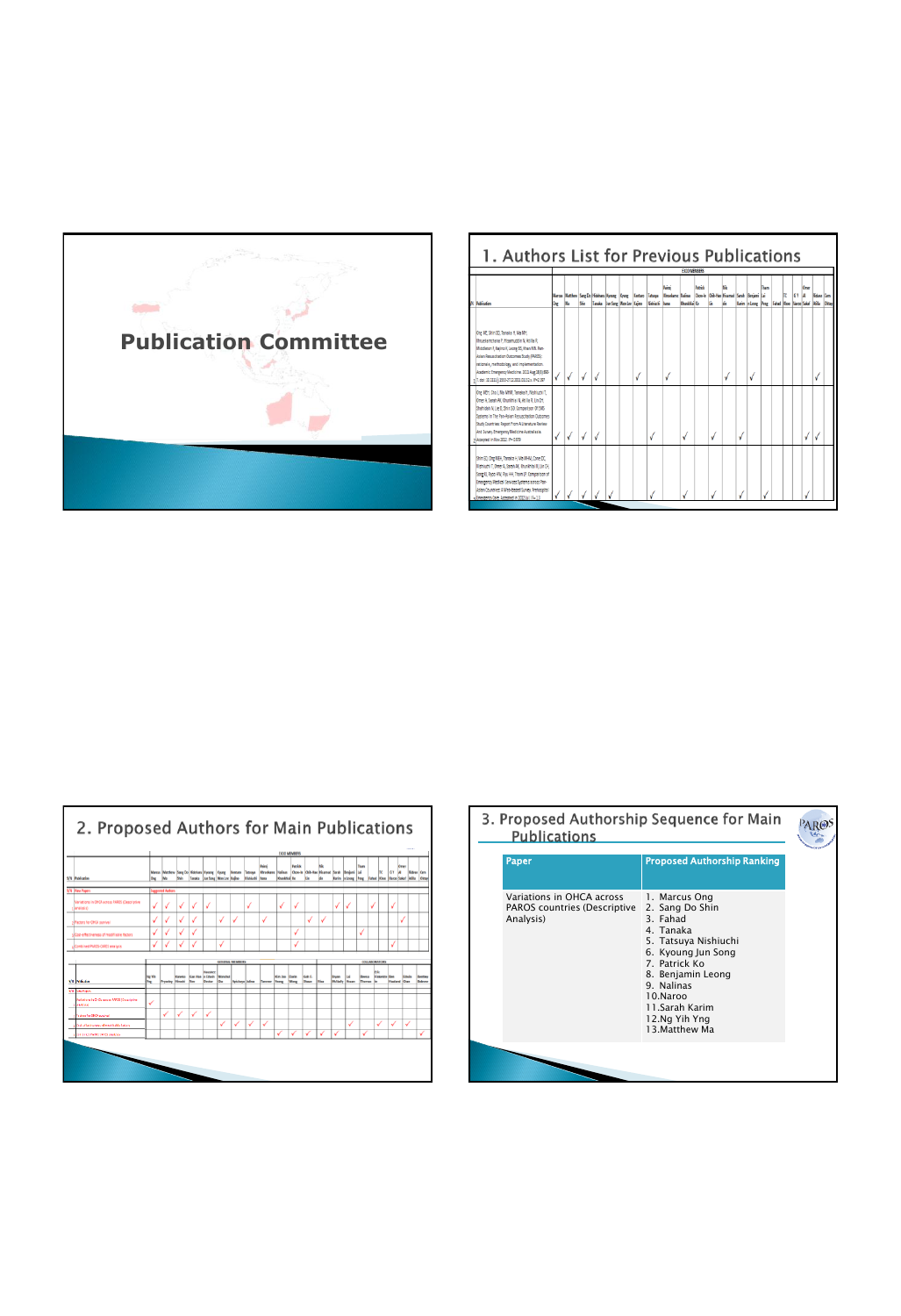| <b>Publications</b>              | 3. Proposed Authorship Sequence for Main                                                                                                                                                                                     |  |
|----------------------------------|------------------------------------------------------------------------------------------------------------------------------------------------------------------------------------------------------------------------------|--|
| Paper                            | <b>Proposed Authorship Ranking</b>                                                                                                                                                                                           |  |
| <b>Factors for OHCA Survival</b> | 1. Tanaka<br>2. Marcus Ong<br>3. Pryseley<br>4. Matthew Ma<br>5. Kaneko Hiroshi<br>6. Kyung Won Lee<br>7. Kentaro<br>8. Lin Chih-hao<br>9. Gan Han Nee<br>10.Pairoj<br>11.Omer<br>12.Nik<br>13. Nausheen<br>14. Sang Do Shin |  |
|                                  |                                                                                                                                                                                                                              |  |

|  | 3. Proposed Authorship Sequence for Main<br><b>Publications</b>  |                                                                                                                                                                                                                                 |  |
|--|------------------------------------------------------------------|---------------------------------------------------------------------------------------------------------------------------------------------------------------------------------------------------------------------------------|--|
|  | Paper                                                            | <b>Proposed Authorship Ranking</b>                                                                                                                                                                                              |  |
|  | Cost-effectiveness of<br>Modifiable Factors for OHCA<br>Survival | 1. Marcus Ong<br>2. Matthew Ma<br>3. Patrick Ko<br>4. Eric Finkelstein<br>5. Sang Do Shin<br>6. Tham Lai Peng<br>7. Won-Chul Cha<br>8. Apichaya<br>9. Julina Noor<br>10.Tanveer<br>11.Ben Haaland<br>12.Edwin Chan<br>13.Tanaka |  |
|  |                                                                  |                                                                                                                                                                                                                                 |  |

| <b>Publications</b>                      | 3. Proposed Authorship Sequence for Main                                                                                                                                                                                                        |  |
|------------------------------------------|-------------------------------------------------------------------------------------------------------------------------------------------------------------------------------------------------------------------------------------------------|--|
| Paper                                    | <b>Proposed Authorship</b><br><b>Ranking</b>                                                                                                                                                                                                    |  |
| Combined PAROS-<br><b>CARES Analysis</b> | 1. Bryan McNally<br>2. Sang Do Shin<br>3. Patrick Ko<br>4. Tanaka<br>5. Matthew Ma<br>6. Kim Joo Yeong<br>7. Darin Wong<br>8. Beena Thomas<br>9. Goh E Shaun<br>10.Naroo<br>11.Kyung Won Lee<br>12.Nisa<br>13. Bentley Bobrow<br>14. Marcus Ong |  |
|                                          |                                                                                                                                                                                                                                                 |  |

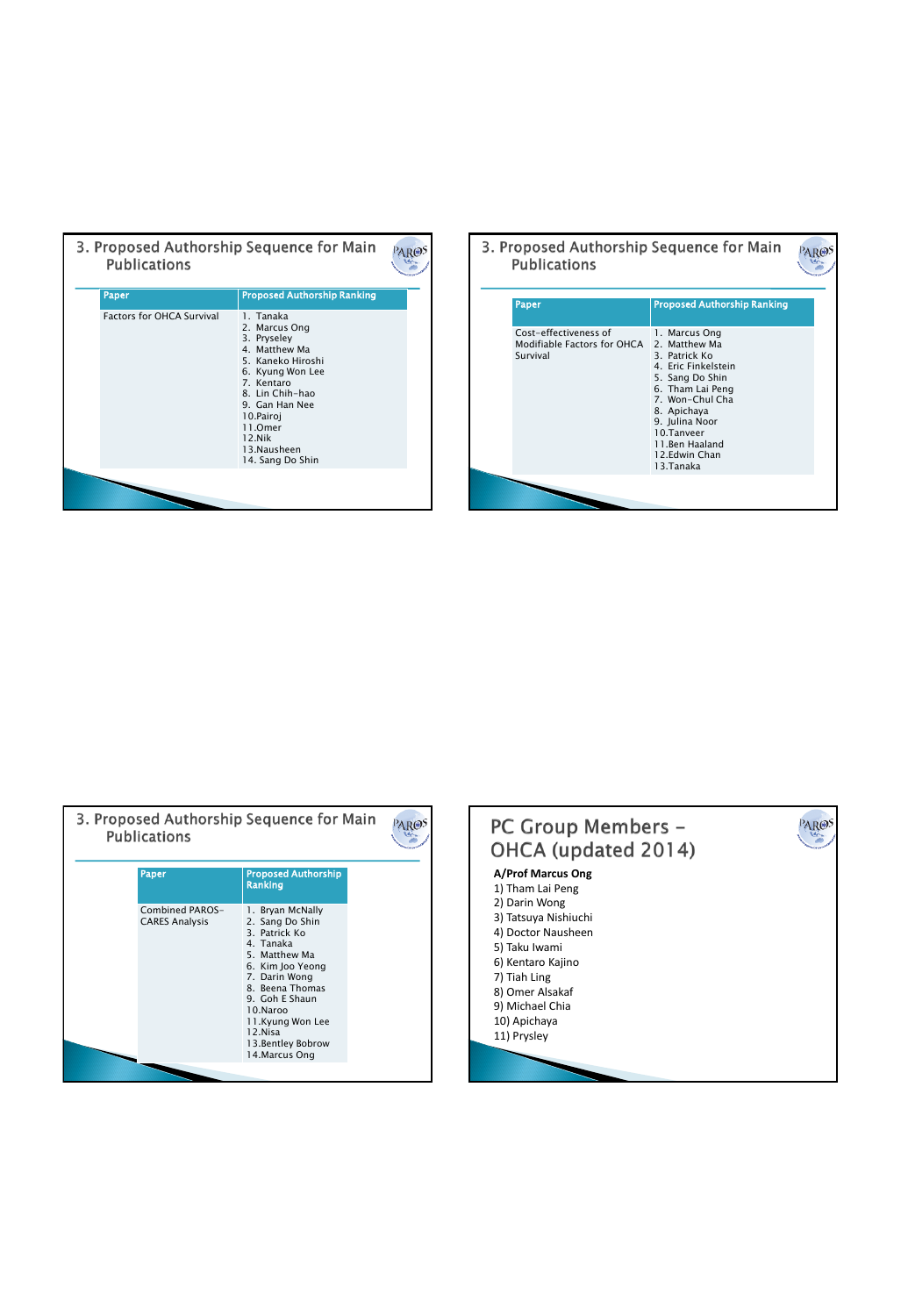## PC Group Members -**EMS SYSTEMS (updated 2014)**

PAROS

## **A/Prof Sang Do Shin**

1) Eui Jung Lee 2) Pairoj Khruekarnchana 3) Lin Chih-Hao 4) Ng Yih Yng 5) Benjamin Leong 6) Kuo Chan-Wei 7) Sarah Karim 8) Cheah Si Oon 9) Takashi Nagakawa 10) David Foo 11) Nisa





| 4. Secondary Proposals-OHCA                                                                                                            |                                                            |                                                     |                                    |                                          |
|----------------------------------------------------------------------------------------------------------------------------------------|------------------------------------------------------------|-----------------------------------------------------|------------------------------------|------------------------------------------|
| <b>Title of Study</b><br>(Study PI, Country)                                                                                           | <b>Proposed</b><br><b>Authorship</b>                       | <b>Expected</b><br><b>Completion</b><br><b>Date</b> | <b>Stats</b><br>Support<br>Needed? | <b>Writing</b><br><b>Asst</b><br>Needed? |
| 1. Impact of Supraglottic<br>Airways and<br><b>Endotracheal Intubation</b><br>on Outcomes Following<br>OHCA (Kentaro Kajino,<br>Japan) | Kentaro Kajino<br>Tiah Ling, Omer<br>Ahmed Al Sakaf        | Dec 2014                                            | No                                 | Yes                                      |
| 2. Paediatric OHCA<br><b>Resuscitation Outcome</b><br>(Tham Lai Peng,<br>Singapore)                                                    | Tham Lai Peng,<br>Marcus Ong                               |                                                     | Yes                                | No                                       |
| 3. Regional Variation in<br>Outcomes of Witnessed<br>VF OHCA in Asia (Tatsuya<br>Nishiuchi, Japan)                                     | Tatsuya<br>Nishiuchi.<br>Doctor<br>Nausheen, Taku<br>Iwami |                                                     |                                    |                                          |
|                                                                                                                                        |                                                            |                                                     |                                    |                                          |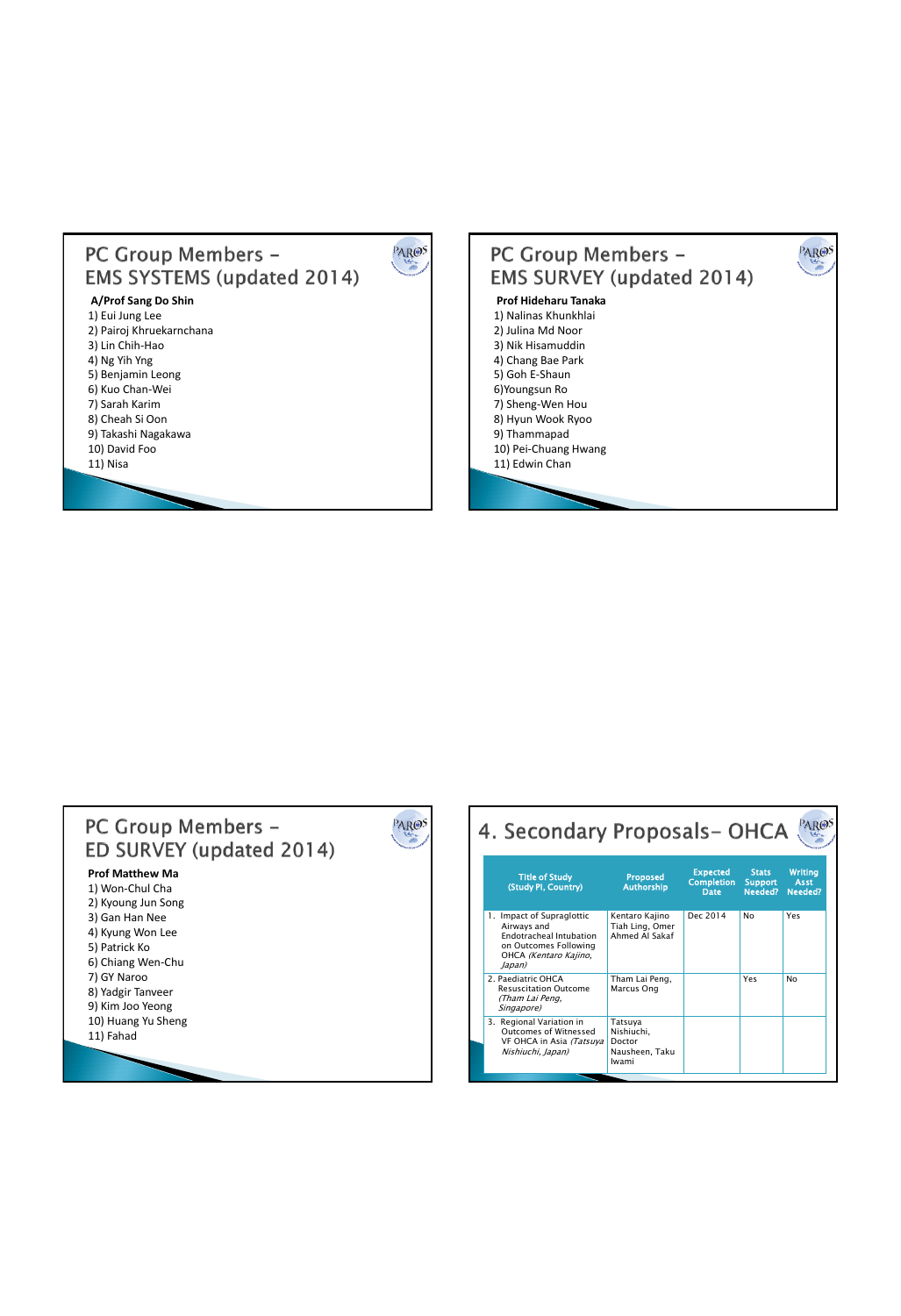| 4. Secondary Proposals-OHCA                                                                                                                                                                                            |                                      |                                               |                                           |                                          |
|------------------------------------------------------------------------------------------------------------------------------------------------------------------------------------------------------------------------|--------------------------------------|-----------------------------------------------|-------------------------------------------|------------------------------------------|
| <b>Title of Study</b><br>(Study PI, Country)                                                                                                                                                                           | <b>Proposed</b><br><b>Authorship</b> | <b>Expected</b><br><b>Completio</b><br>n Date | <b>Stats</b><br><b>Support</b><br>Needed? | <b>Writing</b><br><b>Asst</b><br>Needed? |
| Outcomes from Manual vs<br>4.<br>Mechanical CCR at the<br><b>Emergency Department</b><br>Setting for OHCA - A Pan-<br>Asian Perspective (Goh E<br>Shaun, Singapore)<br><b>Systematic Review published</b><br>in SITREM | Goh E Shaun                          |                                               |                                           |                                          |
| 5. Time Interval between<br>Collapse and Return of<br>Spontaneous Circulation<br>hetween Various Outcomes in<br>OHCA (Sumitro, Singapore)                                                                              | Sumitro.<br>Marcus Ong               |                                               |                                           |                                          |
| 6. Characteristics and<br>Outcomes of Young Adults<br>who suffered an OHCA<br>(Michael Chia, Singapore)                                                                                                                | Michael Chia                         |                                               |                                           |                                          |

| 4. Secondary Proposals-<br><b>EMS Systems</b>                                                                                                                 |                                      |                                                     |                                           |                                |  |  |  |  |  |  |
|---------------------------------------------------------------------------------------------------------------------------------------------------------------|--------------------------------------|-----------------------------------------------------|-------------------------------------------|--------------------------------|--|--|--|--|--|--|
| <b>Title of Study</b><br>(Study PI, Country)                                                                                                                  | <b>Proposed</b><br><b>Authorship</b> | <b>Expected</b><br><b>Completion</b><br><b>Date</b> | <b>Stats</b><br><b>Support</b><br>Needed? | <b>Writing Asst</b><br>Needed? |  |  |  |  |  |  |
| 1. Comparison of EMS<br>Systems (Sang Do Shin,<br>Korea) Systematic Review<br>published in PEC                                                                | Sang Do<br>Shin                      |                                                     |                                           |                                |  |  |  |  |  |  |
| 2. Resuscitation time<br>interval at the scene and<br>outcomes after out-of-<br>hospital cardiac arrest in<br>PAROS communities (Sang<br>Do Shin, Korea)      | Sang Do<br>Shin                      | Dec 2014                                            | No                                        | Yes                            |  |  |  |  |  |  |
| 3. Place-Provider Matrix<br>and Time Interval to<br>Initiation of CPR and<br>Defibrillation After Out-<br>of-hospital Cardiac Arrest<br>(Sang Do Shin, Korea) | Sang Do<br>Shin                      | Dec 2014                                            | No                                        | Yes                            |  |  |  |  |  |  |

| 4. Secondary Proposals-<br><b>EMS Systems</b>            |                                                     |                                           |                                |  |  |  |  |  |
|----------------------------------------------------------|-----------------------------------------------------|-------------------------------------------|--------------------------------|--|--|--|--|--|
| <b>Proposed</b><br><b>Authorship</b>                     | <b>Expected</b><br><b>Completion</b><br><b>Date</b> | <b>Stats</b><br><b>Support</b><br>Needed? | <b>Writing Asst</b><br>Needed? |  |  |  |  |  |
| Benjamin<br>Leong                                        |                                                     | Yes                                       | No                             |  |  |  |  |  |
| Chan-Wei<br>Kuo<br>Cheah Si<br>Oon, Sarah<br>Abdul Karim | 15/09/2014                                          | Yes                                       | Yes                            |  |  |  |  |  |
|                                                          |                                                     |                                           |                                |  |  |  |  |  |
|                                                          |                                                     |                                           |                                |  |  |  |  |  |

| 4. Secondary Proposals- Surveys                                                                                                     |                                                       |                                     |                                           |                                |
|-------------------------------------------------------------------------------------------------------------------------------------|-------------------------------------------------------|-------------------------------------|-------------------------------------------|--------------------------------|
| <b>Title of Study</b><br>(Study PI, Country)                                                                                        | <b>Proposed</b><br><b>Authorship</b>                  | <b>Progress of</b><br><b>Survey</b> | <b>Stats</b><br><b>Support</b><br>Needed? | <b>Writing Asst</b><br>Needed? |
| 1. A survey on public<br>access defibrillation<br>(PAD) Implementation<br>among PAROS<br>members (Sheng-Wen<br>Hou, Taiwan, Survey) | Sheng-Wen<br>Hou<br>Pei-Chuang<br>Hwang<br>Matthew Ma |                                     |                                           |                                |
| 2. Asia EMS Survey on<br>Ambulance Design and<br>Safety Specifications<br>(Sarah Karim, Malaysia,<br>Survey)                        | Sarah Karim                                           |                                     |                                           |                                |
| 3. EMS Education and<br>Training (Hideharu<br>Tanaka, Japan, Survey)                                                                | Hideharu<br>Tanaka                                    |                                     |                                           |                                |
| 4. EGDT/Hypothermia<br>(Patrick Ko, Taiwan,<br>Survey)                                                                              | Patrick Ko                                            |                                     |                                           |                                |
|                                                                                                                                     |                                                       |                                     |                                           |                                |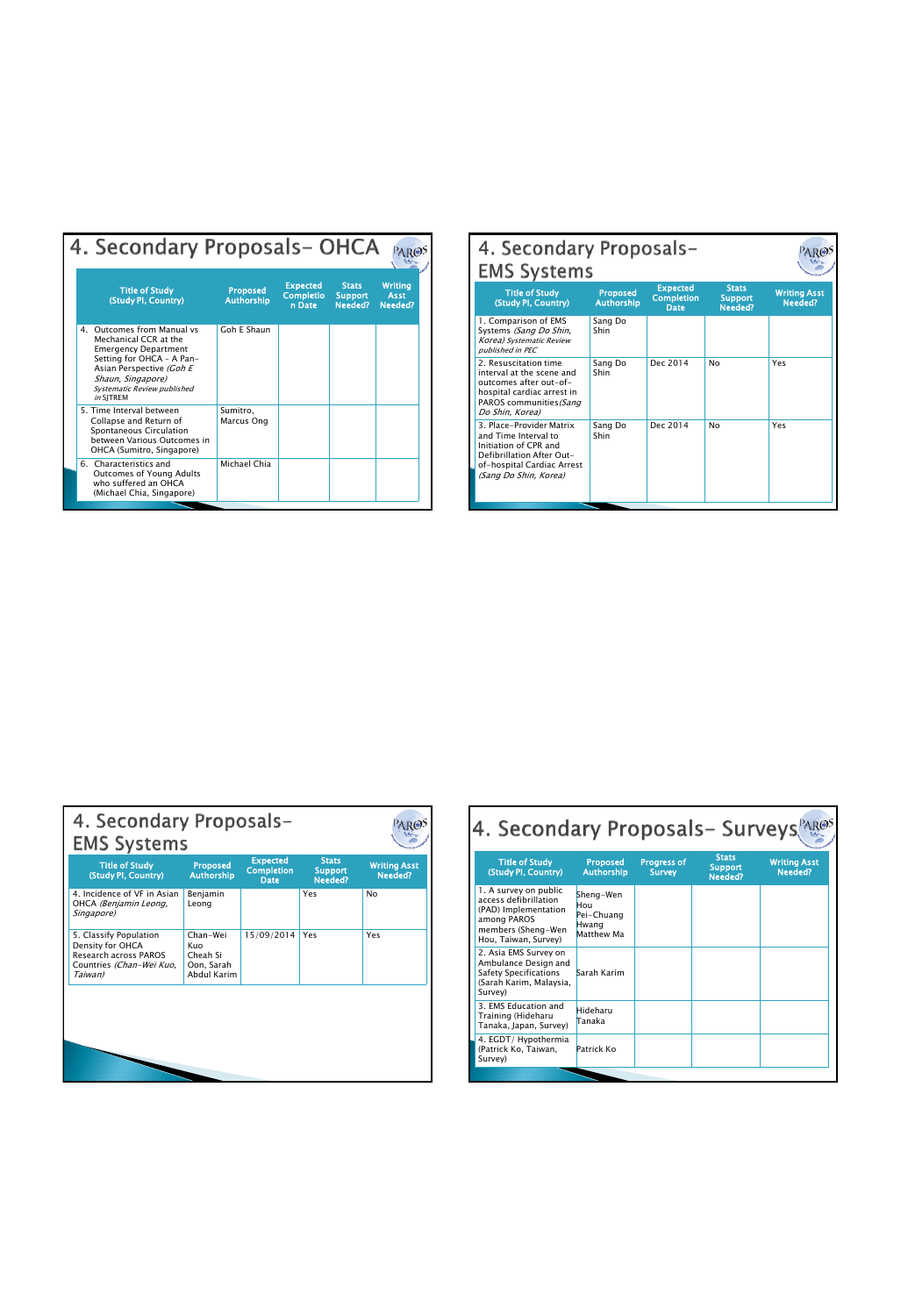| 4. Secondary Proposals- Surveys                                                                                       |                                      |                                     |                                           |                                |  |  |  |  |  |
|-----------------------------------------------------------------------------------------------------------------------|--------------------------------------|-------------------------------------|-------------------------------------------|--------------------------------|--|--|--|--|--|
| <b>Title of Study</b><br>(Study PI, Country)                                                                          | <b>Proposed</b><br><b>Authorship</b> | <b>Progress of</b><br><b>Survey</b> | <b>Stats</b><br><b>Support</b><br>Needed? | <b>Writing Asst</b><br>Needed? |  |  |  |  |  |
| 5. Pan-Asian Study of<br><b>EMS Performance</b><br><b>Indicators (Nik</b><br>Hisamuddin, Malaysia,<br>Survey)         | Nik Hisamuddin                       |                                     |                                           |                                |  |  |  |  |  |
| 6. Differences in<br>Dispatcher CPR rates<br>amongst various<br>PAROS countries (Ng<br>Yih Yng, Singapore,<br>Survey) | Ng Yih Yng                           |                                     |                                           |                                |  |  |  |  |  |
| 7. EMS Systems- "End-<br>of-Life" Issues (Lin<br>Chih-Hao, Taiwan,<br>Survey)                                         | Lin Chih-Hao                         |                                     |                                           |                                |  |  |  |  |  |
|                                                                                                                       |                                      |                                     |                                           |                                |  |  |  |  |  |

| 4. Secondary Proposals – EMS<br>Survey                  |                                                                                        |                                                     |                                           |                                |
|---------------------------------------------------------|----------------------------------------------------------------------------------------|-----------------------------------------------------|-------------------------------------------|--------------------------------|
| <b>Title of Study</b><br>(Study PI, Country)            | <b>Proposed</b><br><b>Authorship</b>                                                   | <b>Expected</b><br><b>Completion</b><br><b>Date</b> | <b>Stats</b><br><b>Support</b><br>Needed? | <b>Writing Asst</b><br>Needed? |
| 1. Non-Cardiac OHCA<br>in PAROS (Youngsun<br>Ro, Korea) | Youngsun Ro,<br>Chang Bae Park,<br>Goh E Shaun.<br>Sang Do Shin,<br>Kyoung Jun<br>Song |                                                     |                                           |                                |
|                                                         |                                                                                        |                                                     |                                           |                                |
|                                                         |                                                                                        |                                                     |                                           |                                |
|                                                         |                                                                                        |                                                     |                                           |                                |

| 4. Updates on Existing Studies<br>- ED Survey                                                                              |                                                                        |                                                     |                                           |                                          |
|----------------------------------------------------------------------------------------------------------------------------|------------------------------------------------------------------------|-----------------------------------------------------|-------------------------------------------|------------------------------------------|
| <b>Title of Study</b><br>(Study PI, Country)                                                                               | <b>Proposed</b><br><b>Authorship</b>                                   | <b>Expected</b><br><b>Completion</b><br><b>Date</b> | <b>Stats</b><br><b>Support</b><br>Needed? | <b>Writing</b><br><b>Asst</b><br>Needed? |
| 1. In OHCAs. does<br>shortening the<br>response time effect<br>survival (Chiang<br>Wen-Chu, Taiwan)                        | Chiang Wen-<br>Chu, Bryan<br>McNally, G Y<br>Naroo.<br>Matthew Ma      |                                                     |                                           |                                          |
| 2. Characteristics and<br>Temporal variability<br>in OHCA in Asia<br>(Hyun Wook Ryoo,<br>Korea)                            | Hyun Wook<br>Ryoo, Sang Do<br>Shin                                     |                                                     |                                           |                                          |
| 3. The optimal field<br>resuscitation time for<br>survival of OHCA in<br>ambulance- CPR<br>system (Won-Chul<br>Cha, Korea) | Won-Chul Cha.<br>Sang Do Shin,<br>Kyoung Jun<br>Song, Kyung<br>Won Lee |                                                     |                                           |                                          |

| 4. Updates on Existing Studies<br>- ED Survey |                                                                                                                    |                                       |                                                                                      |                                           |                                |  |  |
|-----------------------------------------------|--------------------------------------------------------------------------------------------------------------------|---------------------------------------|--------------------------------------------------------------------------------------|-------------------------------------------|--------------------------------|--|--|
|                                               | <b>Title of Study</b><br>(Study PI, Country)                                                                       | <b>Proposed</b><br><b>Authorship</b>  | <b>Expected</b><br><b>Completion</b><br>Date/<br><b>Progress of</b><br><b>Survey</b> | <b>Stats</b><br><b>Support</b><br>Needed? | <b>Writing Asst</b><br>Needed? |  |  |
|                                               | 4. Developing and<br>validating survival<br>prediction model<br>for Asian OHCA<br>victims (Won-Chul<br>Cha, Korea) | Won-Chul Cha<br>Sang Do Shin          |                                                                                      |                                           |                                |  |  |
|                                               | 5. Predictive<br>performance of<br>TOR rules in Asia:<br>Are They Accurate<br>Enough? (Huang<br>Yu-Sheng, Taiwan)  | Huang Yu-<br>Sheng, Chiang<br>Wen-Chu |                                                                                      |                                           |                                |  |  |
|                                               |                                                                                                                    |                                       |                                                                                      |                                           |                                |  |  |